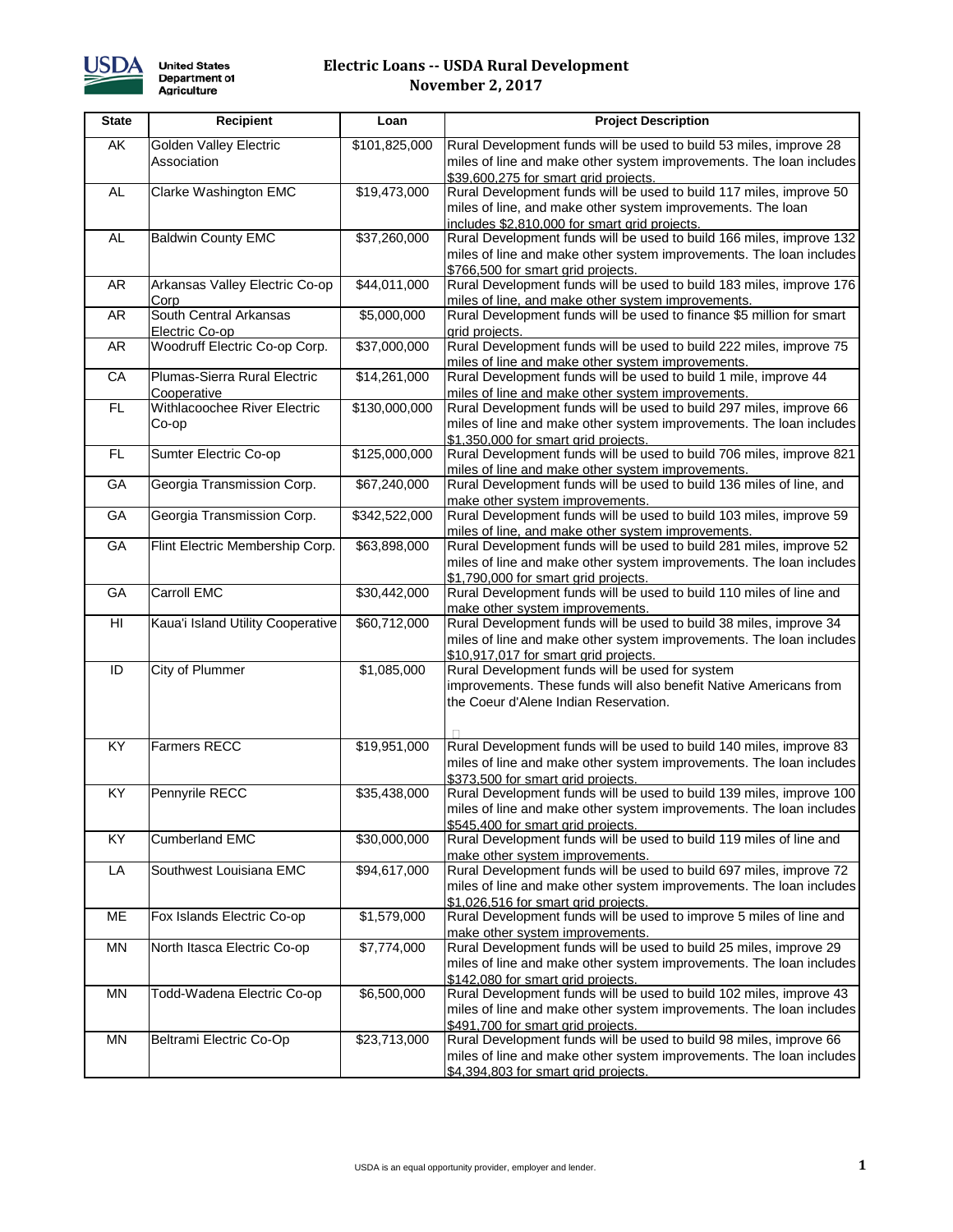

## **Electric Loans -- USDA Rural Development November 2, 2017**

| <b>State</b> | Recipient                           | Loan          | <b>Project Description</b>                                                                                       |
|--------------|-------------------------------------|---------------|------------------------------------------------------------------------------------------------------------------|
| MN           | Crow Wing Power                     | \$27,700,000  | Rural Development funds will be used to build 55 miles, improve 116                                              |
|              |                                     |               | miles of line and make other system improvements. The loan includes                                              |
|              |                                     |               | \$1,833,268 for smart grid projects.                                                                             |
| <b>MO</b>    | Southwest Electric Co-op            | \$12,011,000  | Rural Development funds will be used to make system improvements.                                                |
| <b>MO</b>    | Howell-Oregon Electric Co-op        | \$27,000,000  | Rural Development funds will be used to build 94 miles, improve 29                                               |
|              |                                     |               | miles of line and make other system improvements.                                                                |
| MO.          | Associated Electric Co-op           | \$29,220,000  | Rural Development funds will be used to make transmission system                                                 |
|              |                                     |               | improvements.                                                                                                    |
| <b>MO</b>    | Central Electric Power Co-op        | \$40,248,000  | Rural Development funds will be used to build 11 miles, improve 77                                               |
|              |                                     |               | miles of line and make other system improvements. The loan includes                                              |
| MO.          | New-Mac Electric Co-op              | \$9,150,000   | \$322,983 for smart grid projects.<br>Rural Development funds will be used to build 20 miles of line and         |
|              |                                     |               | make other system improvements.                                                                                  |
| <b>MO</b>    | Barry Electric Co-op                | \$1,302,000   | Rural Development funds will be used to build 3 miles of line and                                                |
|              |                                     |               | make other system improvements.                                                                                  |
| <b>MS</b>    | <b>Central Electric Power</b>       | \$9,250,000   | Rural Development funds will be used to build 240 miles, improve 323                                             |
|              | Association                         |               | miles of line and make other system improvements. The loan includes                                              |
|              |                                     |               | \$100,000 for smart grid projects.                                                                               |
| <b>MS</b>    | <b>Coast Electric Power</b>         | \$47,589,000  | Rural Development funds will be used to build 136 miles, improve 270                                             |
|              | Association                         |               | miles of line and make other system improvements. The loan includes<br>\$689,287 for smart grid projects.        |
|              |                                     |               |                                                                                                                  |
| <b>NC</b>    | <b>Energy United EMC</b>            | \$72,000,000  | Rural Development funds will be used to build 283 miles, improve 132                                             |
|              |                                     |               | miles of line, and make other system improvements. The loan                                                      |
|              |                                     |               | includes \$796,875 for smart grid projects.                                                                      |
| <b>NC</b>    | North Carolina EMC                  | \$43,794,000  | Rural Development funds will be used for generation system                                                       |
| <b>NC</b>    | <b>Five Forks Solar</b>             | \$23,000,000  | improvement projects.<br>Rural Development funds will be used to build a 20 MW solar                             |
|              |                                     |               | photovoltaic renewable farm.                                                                                     |
| <b>NC</b>    | North 301 Solar                     | \$18,000,000  | Rural Development funds will be used to build a 16 MW solar                                                      |
|              |                                     |               | photovoltaic renewable farm.                                                                                     |
| <b>NC</b>    | Bear Poplar Solar                   | \$4,100,000   | Rural Development funds will be used to build a 3.695 MW solar                                                   |
|              |                                     |               | photovoltaic renewable farm.                                                                                     |
| <b>NC</b>    | Cape Hatteras EMC                   | \$11,853,000  | Rural Development funds will be used to build 9 new miles, improve                                               |
|              |                                     |               | 25 miles of line, and make other system improvements. The loan                                                   |
| <b>NC</b>    | Gamble Solar, LLC                   | \$3,500,000   | includes \$1,130,390 for smart grid projects.<br>Rural Development funds will be used to build a 3 MW solar      |
|              |                                     |               | photovoltaic renewable farm.                                                                                     |
| <b>NC</b>    | Wadesboro Solar                     | \$6,500,000   | Rural Development funds will be used to build a 5 MW solar                                                       |
|              |                                     |               | photovoltaic renewable farm.                                                                                     |
| <b>NC</b>    | Salisbury Solar                     | \$4,100,000   | Rural Development funds will be used to build a 3.75 MW solar                                                    |
|              |                                     |               | photovoltaic renewable farm.                                                                                     |
| ND.          | Dakota Valley Electric              | \$21,000,000  | Rural Development funds will be used to build 146 miles, improve 187                                             |
|              | Cooperative Inc.                    |               | miles of line and make other system improvements. The loan includes                                              |
| <b>ND</b>    | Cass County Electric Co-op          | \$25,000,000  | \$2,542,000 for smart grid projects.<br>Rural Development funds will be used to build 617 miles, improve 185     |
|              |                                     |               | miles of line and make other system improvements. The loan                                                       |
|              |                                     |               | includes \$4,906,771 for smart grid projects.                                                                    |
| <b>NM</b>    | Jemez Mountains Electric Co-        | \$18,337,000  | Rural Development funds will be used to build 58 miles, improve 28                                               |
|              | op                                  |               | miles of line and make other system improvements. The loan includes                                              |
|              |                                     |               | \$6,990,000 for smart grid projects.                                                                             |
| NM           | Roosevelt County Electric           | \$13,864,000  | Rural Development funds will be used to build 66 miles, improve 40                                               |
|              | Cooperative Inc.                    |               | miles of line, and make other system improvements. The loan                                                      |
| <b>NY</b>    | Steuben Rural Electric Co-op        | \$5,050,000   | includes \$217,000 for smart grid projects.<br>Rural Development funds will be used to build 8 miles, improve 24 |
|              |                                     |               | miles of line, and make other system improvements. The loan                                                      |
|              |                                     |               | includes \$137,400 for smart grid projects.                                                                      |
| <b>NY</b>    | Delaware County Electric Co-        | \$5,113,000   | Rural Development funds will be used to build 7 miles, improve 25                                                |
|              | op                                  |               | miles of line and make other system improvements. The loan                                                       |
|              |                                     |               | includes \$37,200 for smart grid projects.                                                                       |
| OK           | <b>Western Farmers Electric Co-</b> | \$382,514,000 | Rural Development funds will be used to build 144 miles, improve 42                                              |
|              | 0D                                  |               | miles of line and make other system improvements.                                                                |